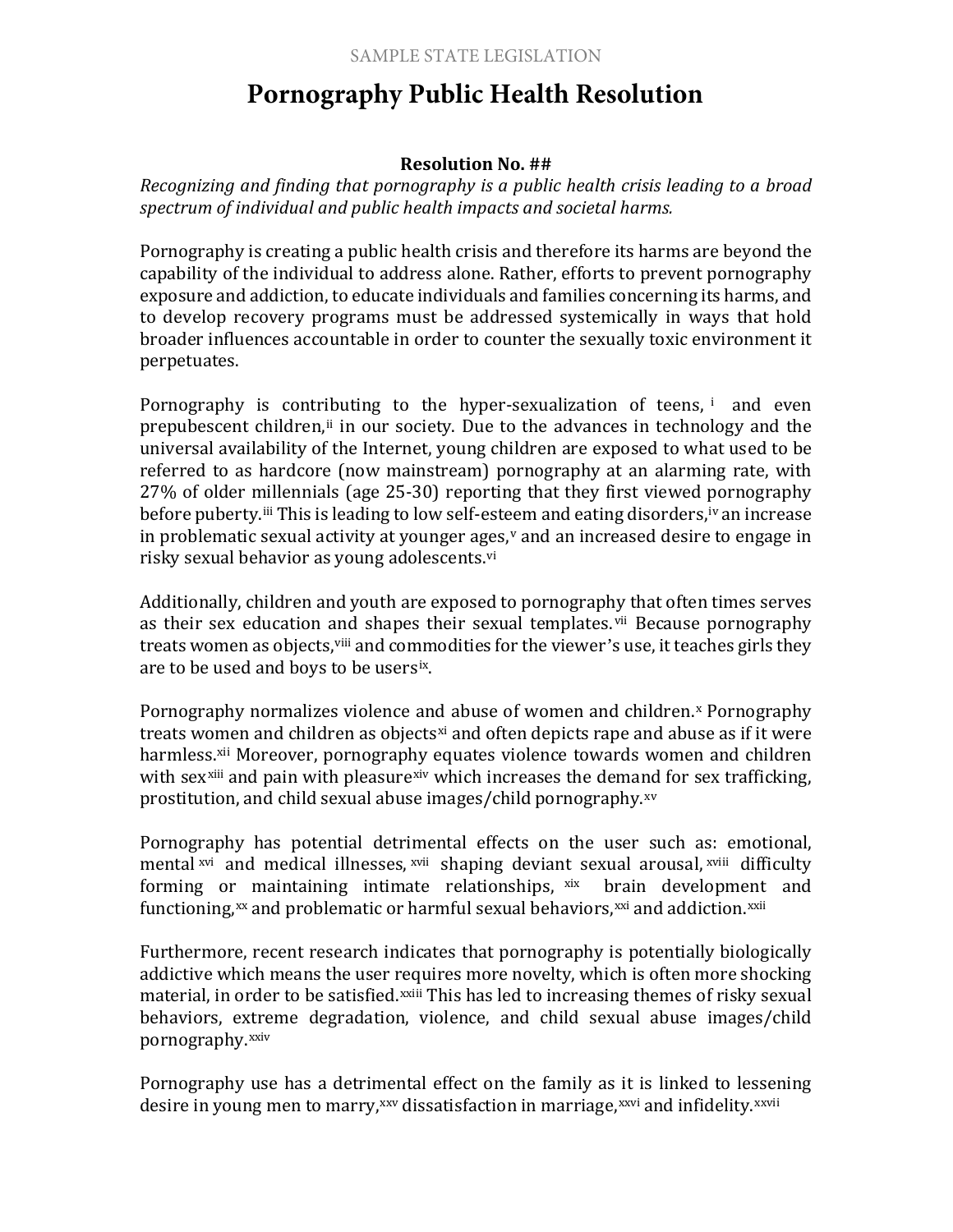<span id="page-1-20"></span>In recognizing the public health crisis created by pornography the state of  $\qquad \qquad$  is acknowledging the need for education, prevention, research and policy change at the community and societal level in order to address the epidemic that is harming the people of our state and our country as a whole.

<span id="page-1-16"></span><span id="page-1-0"></span><sup>i</sup> Gail Dines, lecture at the Pornography: A Public Health Crisis U.S. Capitol Symposium: Today's Pornography and the Crisis of Violence Against Women and Children (July 14, 2015); Marty Machia & Sharon Lamb, *Sexualized Innocence: Effects of Magazine Ads Portraying Adult Women as Sexy Little Girls*, 21 JOURNAL OF MEDIA PSYCHOLOGY, 15-24 (2009). i<br>I

<span id="page-1-9"></span><span id="page-1-1"></span>ii Marty Machia & Sharon Lamb, *Sexualized Innocence: Effects of Magazine Ads Portraying Adult Women as Sexy Little Girls*, 21 JOURNAL OF MEDIA PSYCHOLOGY, 15- 24 (2009); Dennis Howitt & Kerry Sheldon, *The Role of Cognitive Distortions in Paedophilic Offending: Internet and Contact Offenders Compared*, 13 PSYCHOLOGY, CRIME & LAW, 469–486 (2007).

<span id="page-1-2"></span>iii Barna Group, *The Porn Phenomenon: A Comprehensive New Survey on Americans, the Church, and Pornography*, (forthcoming April 2016),

<span id="page-1-6"></span>https://www.barna.org/blog/culture-media/barna-group/porn-press-

<span id="page-1-10"></span><span id="page-1-7"></span><span id="page-1-3"></span><sup>&</sup>lt;sup>iv</sup> Amy E. Bonomi, Julianna M. Nemeth, Lauren E. Attenburger, Melissa Anderson, Anastasia Snyder & Irma Dotto, *Fiction or Not? Fifty Shades is Associated with Health Risks in Adolescent and Young Adult Females*, 23 JOURNAL OF WOMEN'S HEALTH 720–728 (2014).

<span id="page-1-18"></span><span id="page-1-17"></span><span id="page-1-15"></span><span id="page-1-14"></span><span id="page-1-11"></span><span id="page-1-4"></span><sup>v</sup> Gail Dines, lecture at the Pornography: A Public Health Crisis U.S. Capitol Symposium: Today's Pornography and the Crisis of Violence Against Women and Children (July 14, 2015); Joris Van Ouystel, Koen Ponnet, & Michael Walrave, *The Associations between Adolescents' Consumption of Pornography and Music videos and Their Sexting Behavior*, 17 CYBERPSYCHOLOGY, BEHAVIOR, AND SOCIAL NETWORKING 772–778 (December 9, 2014); Cicely Marston & Ruth Lewis, *Anal Heterosex among Young People and Implications for Health Promotion: A Qualitative Study in the UK*, 4 SEXUAL HEALTH 1–6 (2014); Eileen M. Alexy, Ann W. Burgess, & Robert A. Prentky, *Pornography Use as a Risk Marker for an Aggressive Pattern of Behavior among Sexually Reactive Children and Adolescents*, 14 JOURNAL OF THE AMERICAN PSYCHIATRIC NURSES ASSOCIATION 442–456 (2009); Carol J. Pardun, Kelly Ladin L'Engle & Jane D. Brown, *Linking Exposure to Outcomes: Early Adolescents' Consumption of Sexual Content in Six Media*, 8 MASS COMMUNICATION AND SOCIETY 75–91 (2005).

<span id="page-1-19"></span><span id="page-1-13"></span><span id="page-1-12"></span><span id="page-1-8"></span><span id="page-1-5"></span>vi Gail Dines, lecture at the Pornography: A Public Health Crisis U.S. Capitol Symposium: Today's Pornography and the Crisis of Violence Against Women and Children (July 14, 2015); Cicely Marston & Ruth Lewis, *Anal Heterosex among Young*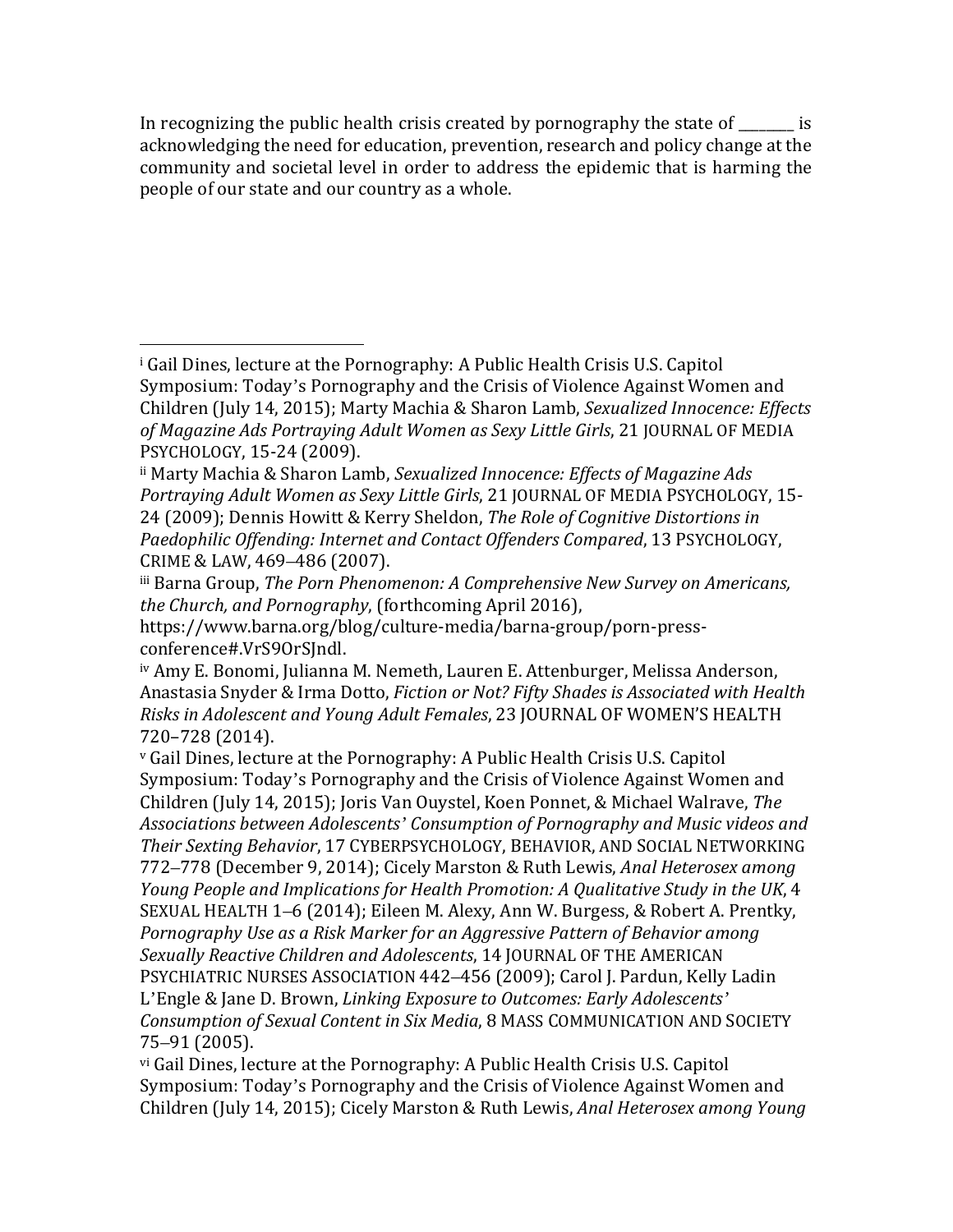i<br>I *People and Implications for Health Promotion: A Qualitative Study in the UK*, 4 SEXUAL HEALTH 1–6 (2014); Joris Van Ouystel, Koen Ponnet, & Michael Walrave, *The Associations between Adolescents' Consumption of Pornography and Music videos and Their Sexting Behavior*, 17 CYBERPSYCHOLOGY, BEHAVIOR, AND SOCIAL NETWORKING 772–778 (December 9, 2014); Eric W. Owens, Richard J. Behun, Jill C. Manning & Roy C. Reid, *The Impact of Internet Pornography on Adolescents: A Review of the Research*, 19 SEXUAL ADDICTION & COMPULSIVITY 1–2 (2012); Carol J. Pardun, Kelly Ladin L'Engle, & Jane D. Brown, *Linking Exposure to Outcomes: Early Adolescents' Consumption of Sexual Content in Six Media*, 8 MASS COMMUNICATION AND SOCIETY 75–91 (2005).

vii Cordelia Anderson, lecture at the Pornography: A Public Health Crisis U.S. Capitol Symposium: Why Pornography is a Public Health Issue (July 14, 2015); Eileen M. Alexy, Ann W. Burgess & Robert A. Prentky, *Pornography Use as a Risk Marker for an Aggressive Pattern of Behavior among Sexually Reactive Children and Adolescents*, 14 JOURNAL OF THE AMERICAN PSYCHIATRIC NURSES ASSOCIATION 442–456 (2009); (2009); Jane Brown & Kelly L. L'Engle, *X-Rated: Sexual Attitudes and Behaviors Associated with U.S. Early Adolescents' Exposure to Sexually Explicit Media*, 36 COMMUNICATION RESEARCH 129–151 (2009); Tori DeAngelis, *Web Pornography's Effect on Children,* 38 AMERICAN PSYCHOLOGICAL ASSOCIATION 50 (2007); Carol J. Pardun, Kelly Ladin L'Engle & Jane D. Brown, *Linking Exposure to Outcomes: Early Adolescents' Consumption of Sexual Content in Six Media*, 8 MASS COMMUNICATION AND SOCIETY 75–91 (2005).

viii Tori DeAngelis, *Web Pornography's Effect on Children,* 38 AMERICAN PSYCHOLOGICAL ASSOCIATION 50 (2007); Jochen Peter & Patti Valkenburg, *Adolescents' Exposure to a Sexualized Media Environment and Their Notions of Women as Sex Objects,* 56 SEX ROLES 381–395 (2007).

ix Amy E. Bonomi, Julianna M. Nemeth, Lauren E. Attenburger, Melissa L. Anderson, Anastasia Snyder & Irma Dotto, *Fiction or Not? Fifty Shades is Associated with Health Risks in Adolescent and Young Adult Females*, 23 JOURNAL OF WOMEN'S HEALTH 720– 728 (2014); David Horsey, *Internet Porn Is an Experiment in Dehumanization*, THE LOS ANGELES TIMES (December 15, 2014),

http://www.latimes.com/opinion/topoftheticket/la-na-tt-internet-porn-20141215 story.html; Neil Malamuth, *Pornography's Impact on Male Adolescents*, 4

ADOLESCENT MEDICINE 563 (2010); Kevin M. Williams, Barry S. Cooper, Teresa M. Howel, John C. Yuille, & Delroy L. Paulhus, *Inferring Sexually Deviant Behavior from Corresponding Fantasies: The Role of Personality and Pornography Consumption*, 36 CRIMINAL JUSTICE & BEHAVIOR 198 (2008); Tori DeAngelis, *Web Pornography's Effect on Children,* 38 AMERICAN PSYCHOLOGICAL ASSOCIATION 50 (2007); Jochen Peter & Patti Valkenburg, *Adolescents' Exposure to a Sexualized Media Environment and Their Notions of Women as Sex Objects,* 56 SEX ROLES 381–395 (2007); Silvio Bonino, Silvia Ciairanoa, Emanuela Rabagliettia, Elana Cattelino, *Use of Pornography and Self-Reported Engagement in Sexual Violence Among Adolescents*, 3 EUROPEAN JOURNAL OF DEVELOPMENTAL PSYCHOLOGY 265 (2006).

<sup>x</sup> John D. Foubert, Matthew W. Brosi & R. Sean Bannon, *Pornography Viewing among Fraternity Men: Effects on Bystander Intervention, Rape Myth Acceptance and Behavioral Intent to Commit Sexual Assault*, 18 SEXUAL ADDICTION & COMPULSIVITY: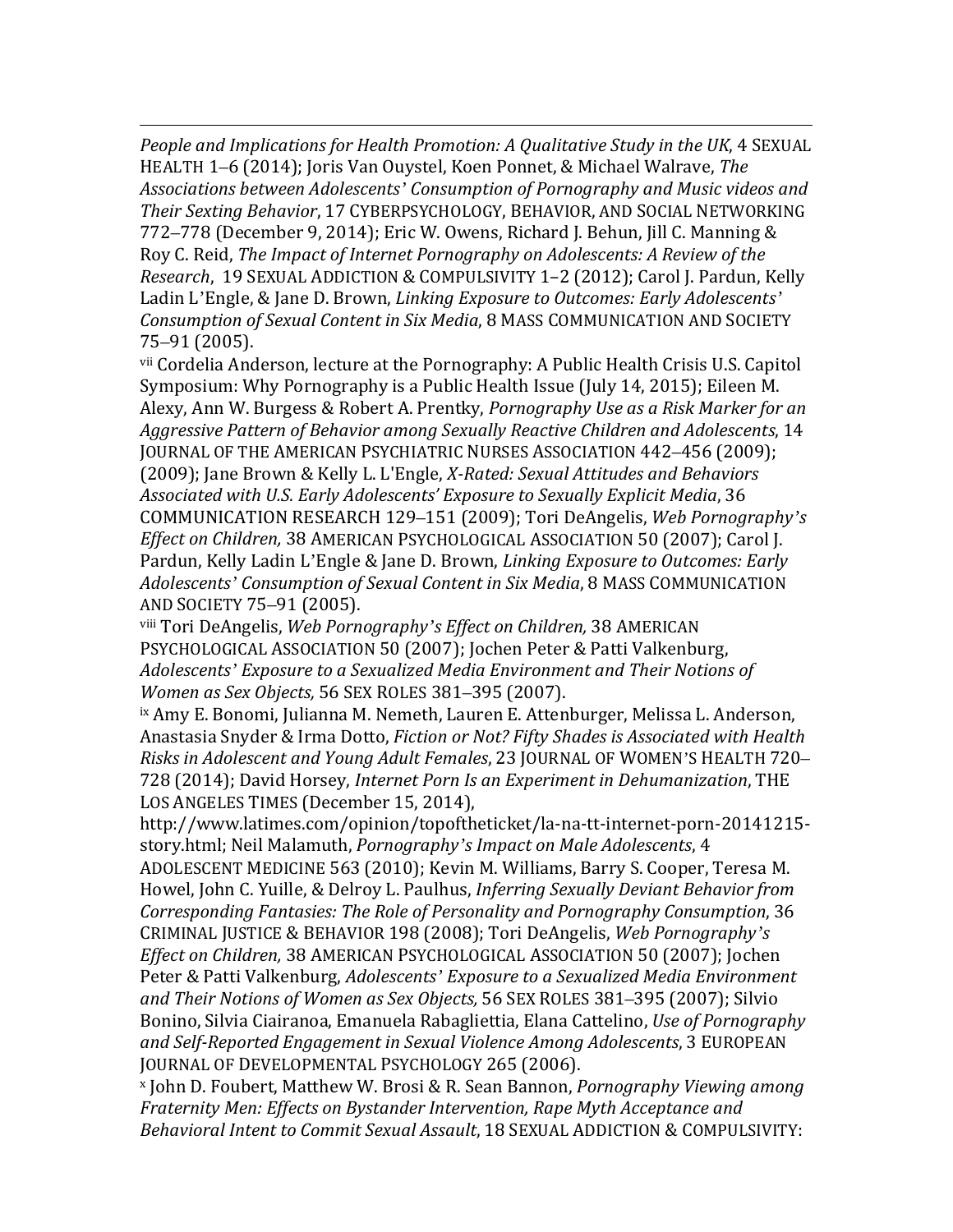i<br>I THE JOURNAL OF TREATMENT AND PREVENTION 212–231 (2011); Neil Malamuth, *Pornography's Impact on Male Adolescents*, 4 ADOLESCENT MEDICINE 563 (2010); Gert Martin Hald, Neil M. Malamuth & Carlin Yuen, *Pornography and Attitudes Supporting Violence Against Women: Revisiting the Relationship in Non-experimental Studies* 36 AGGRESSIVE BEHAVIOR 14–20 (2009); Marty Machia & Sharon Lamb, *Sexualized Innocence: Effects of Magazine Ads Portraying Adult Women as Sexy Little Girls*, 21 JOURNAL OF MEDIA PSYCHOLOGY 15–24 (2009); Drew A. Kingston, Paul Fedoroff, Philip Firestone, Susan Curry, John M. Bradford, *Pornography Use and Sexual Aggression: The Impact of Frequency and Type of Pornography Use on Recidivism Among Sexual Offenders* 34 AGGRESSIVE BEHAVIOR 341 (2008); Janet Hinson Shope, *When Words Are Not Enough: The Search for the Effect of Pornography on Abused Women* VIOLENCE AGAINST WOMEN 56 (2004); Josetta L. Carr & Karen M. VanDeusen, *Risk Factors for Male Sexual Aggression on College Campuses* 15 JOURNAL OF FAMILY VIOLENCE 279 (2000).

xi APA Report, THE SEXUALIZATION OF GIRLS, (2010); Jochen Peter & Patti Valkenburg, *Adolescents' Exposure to a Sexualized Media Environment and Their Notions of Women as Sex Objects,* 56 SEX ROLES 381–395 (2007); Elizabeth Oddone Paolucci, Mark Genuis & Claudio Violato, *A Meta-Analysis of the Published Research on the Effects of Pornography*, NATIONAL FOUNDATION FOR FAMILY RESEARCH AND EDUCATION (Calgary, Alberta, University of Calgary, 2000); Doug McKenzie-Mohr and Mark P. Zanna, *Treating Women as Sexual Objects: Look to the (Gender Schematic) Male Who Has Viewed Pornography*, 16 PERSONALITY & SOCIAL PSYCHOLOGY BULLETIN 296–308 (1990).

xii Ana Bridges, Robert Wosnitzer, Erica Scharrer, Chyng Sun & Rachel Liberman, *Aggression and Sexual Behavior in Best-Selling Pornography Videos: Content Analysis Update*, 16 VIOLENCE AGAINST WOMEN 1065–1085 (2010).

xiii Catherine A. Simmons, Peter Lehmann, & Shannon Collier-Tennison, *Linking Male Use of the Sex Industry to Controlling Behaviors in Violent Relationships: An Exploratory Analysis*, 14 VIOLENCE AGAINST WOMEN 406 (2008); D. L. Wheeler, The relationship between pornography usage and child molesting. 57(8-A), Dissertation Abstracts International Section A: Humanities and Social Sciences 3691 (1997); Kathy Smiljanich & John Briere, *Self-reported sexual interest in children: Sex differences and psychosocial correlates in a university sample*, 11 VIOLENCE AND VICTIMS 39 (1996); Charlene Y. Senn, *The research on women and pornography: The many faces of harm,* MAKING VIOLENCE SEXY: FEMINIST VIEWS ON PORNOGRAPHY 179–193 (Diane E. H. Russell 1993).

xiv Cordelia Anderson, lecture at the Pornography: A Public Health Crisis U.S. Capitol Symposium: Why Pornography is a Public Health Issue (July 14, 2015); Cicely Marston & Ruth Lewis, *Anal Heterosex among Young People and Implications for Health Promotion: A Qualitative Study in the UK*, 4 SEXUAL HEALTH 1–6 (2014); Gary Wilson, *The Great Porn Experiment*, TED TALKS (May 17, 2012), http://tedxtalks.ted.com/video/TEDxGlasgow-Gary-Wilson-The-G-2. xv Cordelia Anderson, lecture at the Pornography: A Public Health Crisis U.S. Capitol Symposium: Why Pornography is a Public Health Issue (July 14, 2015); Robert Peters, Laura Lederer & Shane Kelly, *The Slave and the Porn Star: Sexual Trafficking*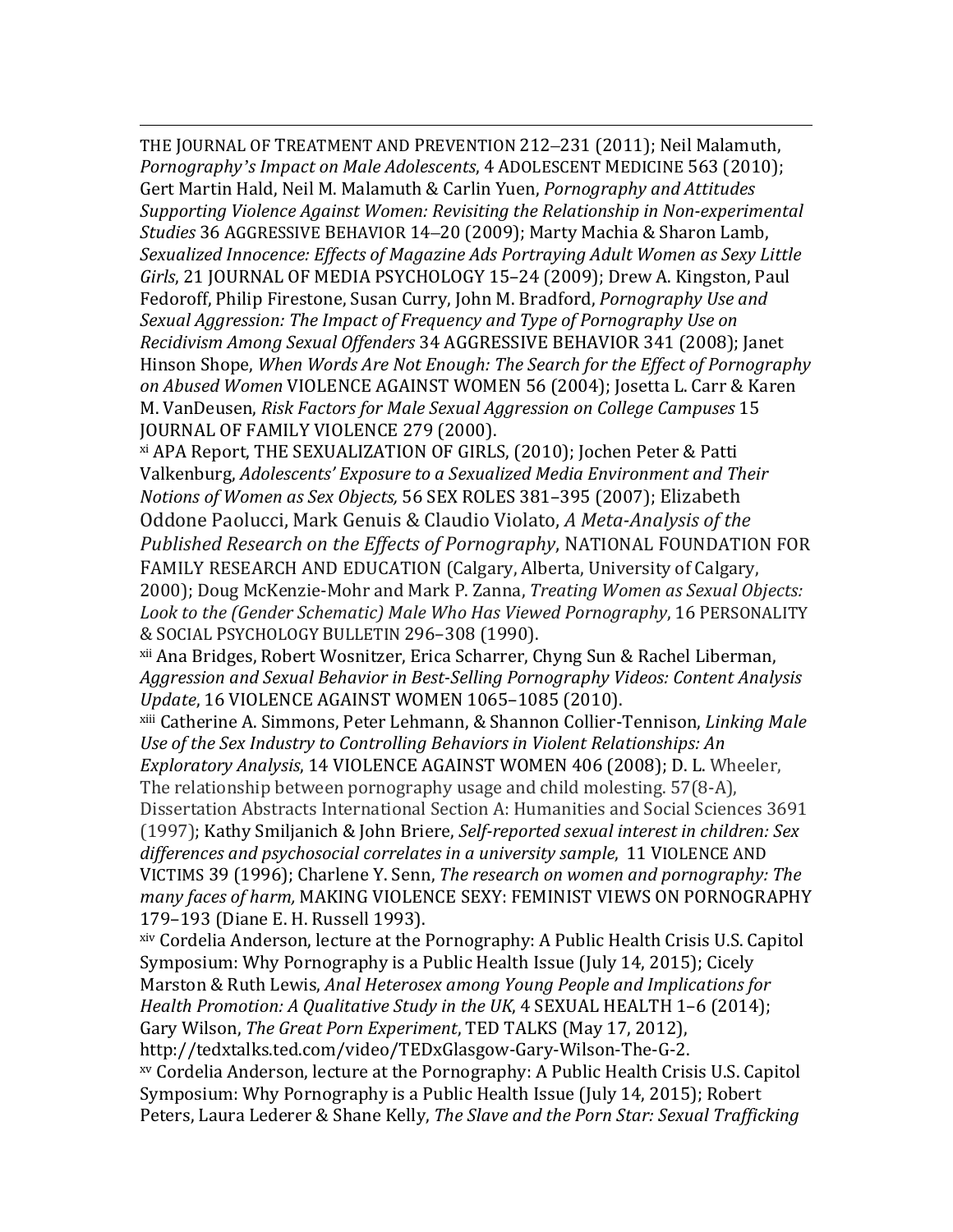i<br>I *and Pornography*, THE PROTECTION PROJECT JOURNAL OF HUMAN RIGHTS & CIVIL SOCIETY, Fall 2012; Melissa Farley, Emily Schuckman, Jacqueline Golding, Kristen Houser, Laura Jarett, Peter Qualliotine & Michelle Decker, Paper presented at Psychologists for Social Responsibility Annual Meeting: Comparing Sex Buyers with Men who Don't Buy Sex: "You can have a good time with the servitude" vs. "You're supporting a system of degradation" (July 15, 2011); John D. Foubert, Matthew W. Brosi & R. Sean Bannon, *Pornography Viewing among Fraternity Men: Effects on Bystander Intervention, Rape Myth Acceptance and Behavioral Intent to Commit Sexual Assault*, 18 SEXUAL ADDICTION & COMPULSIVITY: THE JOURNAL OF TREATMENT AND PREVENTION 212–231 (2011); Marty Machia & Sharon Lamb, *Sexualized Innocence: Effects of Magazine Ads Portraying Adult Women as Sexy Little Girls*, 21 JOURNAL OF MEDIA PSYCHOLOGY, 15-24 (2009); Drew A. Kingston, Paul Fedoroff, Philip Firestone, Susan Curry, John M. Bradford, *Pornography Use and Sexual Aggression: The Impact of Frequency and Type of Pornography Use on Recidivism Among Sexual Offenders* 34 AGGRESSIVE BEHAVIOR 341 (2008); Dennis Howitt & Kerry Sheldon, *The Role of Cognitive Distortions in Paedophilic Offending: Internet and Contact Offenders Compared* 13 PSYCHOLOGY, CRIME & LAW 467 (2007); Catherine Mackinnon, Talk given at Pornography: Driving the Demand in International Sex Trafficking Conference: Pornography as Trafficking (May 14, 2005); Evelina Giobbe, Mary Harrigan & Jayme Ryan, A FACILITATOR'S GUIDE TO PROSTITUTION: A MATTER OF VIOLENCE AGAINST WOMEN (Denise Gamache, WHISPER, Inc. 1990);

xvi Thomas Edward Kaspera, Mary Beth Shorta & Alex Clinton Milam, *Narcissim and Internet Pornography Use* 41 JOURNAL OF SEX & MARITAL THERAPY 481 (2015); Valerie Voon, Thomas B. Mole, Paula Banca, Laura Porter, Laurel Morris, Simon Mitchell, Tatyana R. Lapa, Judy Karr, Neil A. Harrison, Marc N. Potenza & Michael Irvine, *Neural Correlates of Sexual Cue Reactivity in Individuals with and without Compulsive Sexual Behaviors*, 9 PLOS ONE, July, 2014; Thomas M. Mick & Eric Hollander, *Impulsive-Compulsive Sexual Behavior,* 11 CNS SPECTRUMS 944 (2006). xvii Mary Anne Layden, lecture at the Pornography: A Public Health Crisis U.S. Capitol Symposium: Sexual Obesity: Research on the Public Health Crisis of Pornography (July 14, 2015); Valerie Voon, Thomas B. Mole, Paula Banca, Laura Porter, Laurel Morris, Simon Mitchell, Tatyana R. Lapa, Judy Karr, Neil A. Harrison, Marc N. Potenza & Michael Irvine, *Neural Correlates of Sexual Cue Reactivity in Individuals with and without Compulsive Sexual Behaviors*, 9 PLOS ONE, July, 2014.

xviii Melissa Farley, Emily Schuckman, Jacqueline Golding, Kristen Houser, Laura Jarett, Peter Qualliotine & Michelle Decker, Paper presented at Psychologists for Social Responsibility Annual Meeting: Comparing Sex Buyers with Men who Don't Buy Sex: "You can have a good time with the servitude" vs. "You're supporting a system of degradation" (July 15, 2011); Kevin M. Williams, Barry S. Cooper, Teresa M. Howel, John C. Yuille, & Delroy L. Paulhus, *Inferring Sexually Deviant Behavior from Corresponding Fantasies: The Role of Personality and Pornography Consumption*, 36 CRIMINAL JUSTICE & BEHAVIOR 198 (2008).

xix Thomas Edward Kaspera, Mary Beth Shorta & Alex Clinton Milam, *Narcissim and Internet Pornography Use* 41 JOURNAL OF SEX & MARITAL THERAPY 481 (2015); Malcolm & Naufal, 2014; Chyng Sun, Ana Bridges, Jennifer Johnson & Matt Ezzell,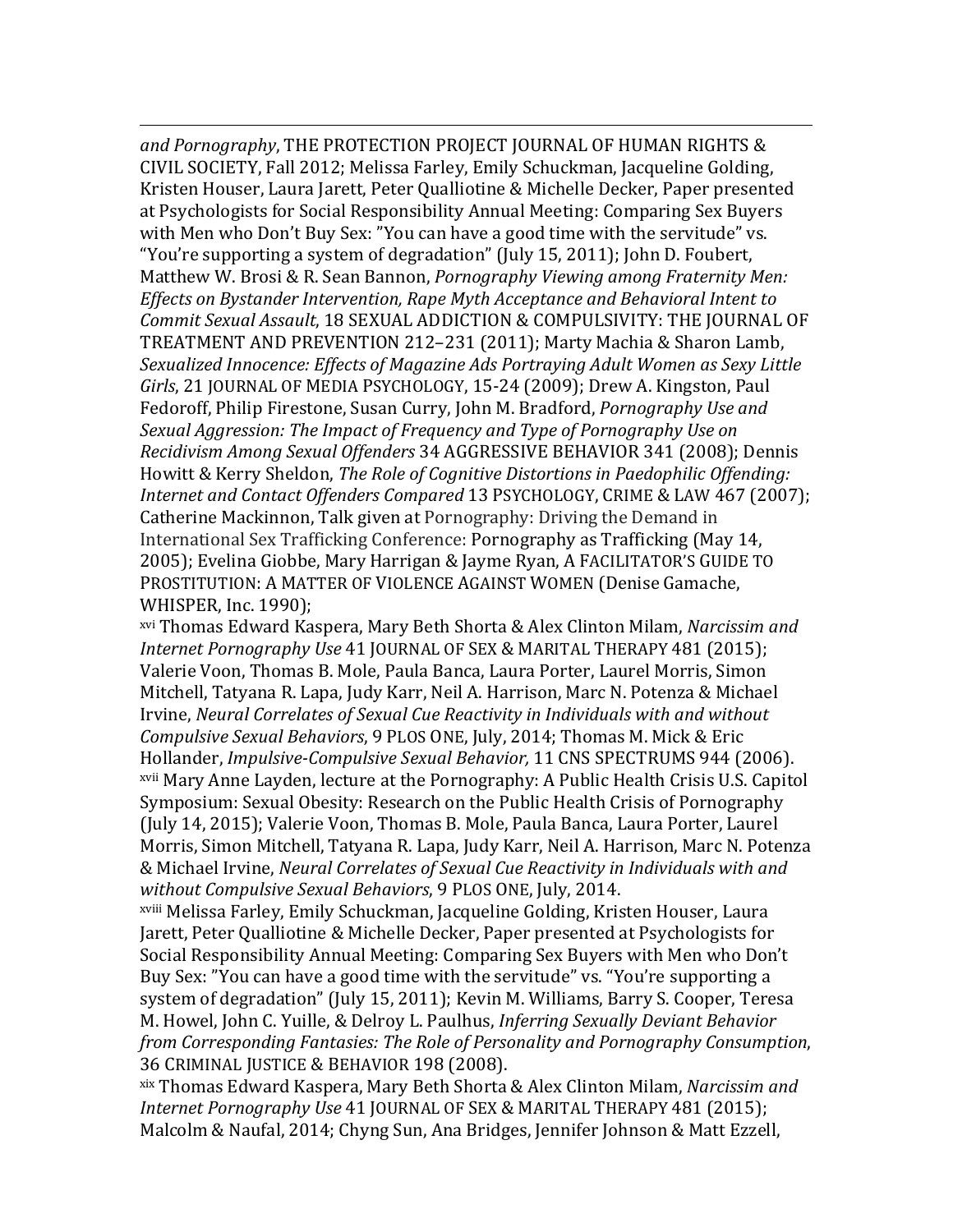i<br>I *Pornography and the Male Sexual Script: An Analysis of Consumption and Sexual Relations* ARCHIVES OF SEXUAL BEHAVIOR, December, 2014; Paul Wright, Robert Tokunaga & Soyoung Bae, *More than a Dalliance? Pornography Consumption and Extramarital Sex Attitudes among Married U.S. Adults* 3 PSYCHOLOGY OF POPULAR MEDIA & CULTURE 97 (2014); Amanda Maddox, Galena Rhoades & Howard Markman, *Viewing Sexually-Explicit Materials Alone or Together: Associations with Relationship Quality* 40 ARCHHIVES OF SEXUAL BEHAVIOR 441 (2009); PAMELA PAUL, PORNIFIED: HOW PORNOGRAPHY IS DAMAGING OUR LIVES, OUR RELATIONSHIPS, AND OUR FAMILIES (New York Times Books, 2005); Steven Stack, Ira Wasserman & Roger Kern, *Adult Social Bonds and Use of Internet Pornography* 85 SOCIAL SCIENCE QUARTERLY 75 (2004).

xx Simon Kuhn & Jurgen Gallinat, *Brain Structure and Functional Connectivity Associated With Pornography Consumption: The Brain on Porn* 71 JAMA PSYCHIATRY 827 (2014); Valerie Voon, Thomas B. Mole, Paula Banca, Laura Porter, Laurel Morris, Simon Mitchell, Tatyana R. Lapa, Judy Karr, Neil A. Harrison, Marc N. Potenza & Michael Irvine, *Neural Correlates of Sexual Cue Reactivity in Individuals with and without Compulsive Sexual Behaviors*, 9 PLOS ONE, July, 2014; Kyle Pitchers, Vincent Vialou, Eric Nestler, Steven Laviolette, Michael Lehman, & Lique Coolen, *Natural and Drug Rewards Act on Common Neural Plasticity Mechanisms with DeltaFosB as a Key Mediator* 33 THE JOURNAL OF NEUROSCIENCE 3434 (2013); Donald L. Hilton, *Pornography Addiction – A Supranormal Stimulus Considered in the Context of Neuroplasticity* 3 SOCIOEFFECTIVE NEUROSCIENCE & PSYCHOLOGY 20767 (2013). xxi Chyng Sun, Ana Bridges, Jennifer Johnson & Matt Ezzell, *Pornography and the Male Sexual Script: An Analysis of Consumption and Sexual Relations* ARCHIVES OF SEXUAL BEHAVIOR, December, 2014; Kevin M. Williams, Barry S. Cooper, Teresa M. Howel, John C. Yuille, & Delroy L. Paulhus, *Inferring Sexually Deviant Behavior from Corresponding Fantasies: The Role of Personality and Pornography Consumption*, 36 CRIMINAL JUSTICE & BEHAVIOR 198 (2008); Kelly Cue Davis, Jeanette Noris, William George, Joel Martell & Julia Heiman, *Men's Likelihood of Sexual Aggression: The Influence of Alcohol, Sexual Arousal, and Violent Pornography*, 2006; Malamuth, Centini, *Repeated Exposure to Violent and Nonviolent Pornography: Likelihood of Raping Ratings and Laboratory Aggression Against Women*, 2006; Mick & Hollander, *Impulsive-Compulsive Sexual Behavior* 32 AGGRESSIVE BEHAVIOR 581 (2006); Venessa Vega & Neil M. Malamuth, *Predicting Sexual Agression: The Role of Pornography in the Context of General and Specific Risk Factors*, 33 AGGRESSIVE BEHAVIOR 104 (2006); Janet Hinson Shope, *When Words Are Not Enough: The Search for the Effect of Pornography on Abused Women* 10 VIOLENCE AGAINST WOMEN 56 (2004); Raquel Bergen & Kathleen Bogle, *Exploring the Connection between Pornography and Sexual Violence* 15 VIOLENCE AND VICTIMS 227 (2000); Azy Barak, William Fisher, Sandra Belfry & Darrel Lashambe, *Sex, Guys, and Cyberspace: Effects of Internet Pornography and Individual Differences on Men's Attitudes toward Women* 11 JOURNAL OF PSYCHOLOGY & HUMAN SEXUALITY 63 (1999).

xxii Matthias Brand, Jan Snagowski, Christian Laier, & Stefan Maderwald, *Ventral striatum activity when watching preferred pornographic pictures is correlated with symptoms of Internet pornography addiction*, 129 NEUROIMAGE 224 (2016); Paula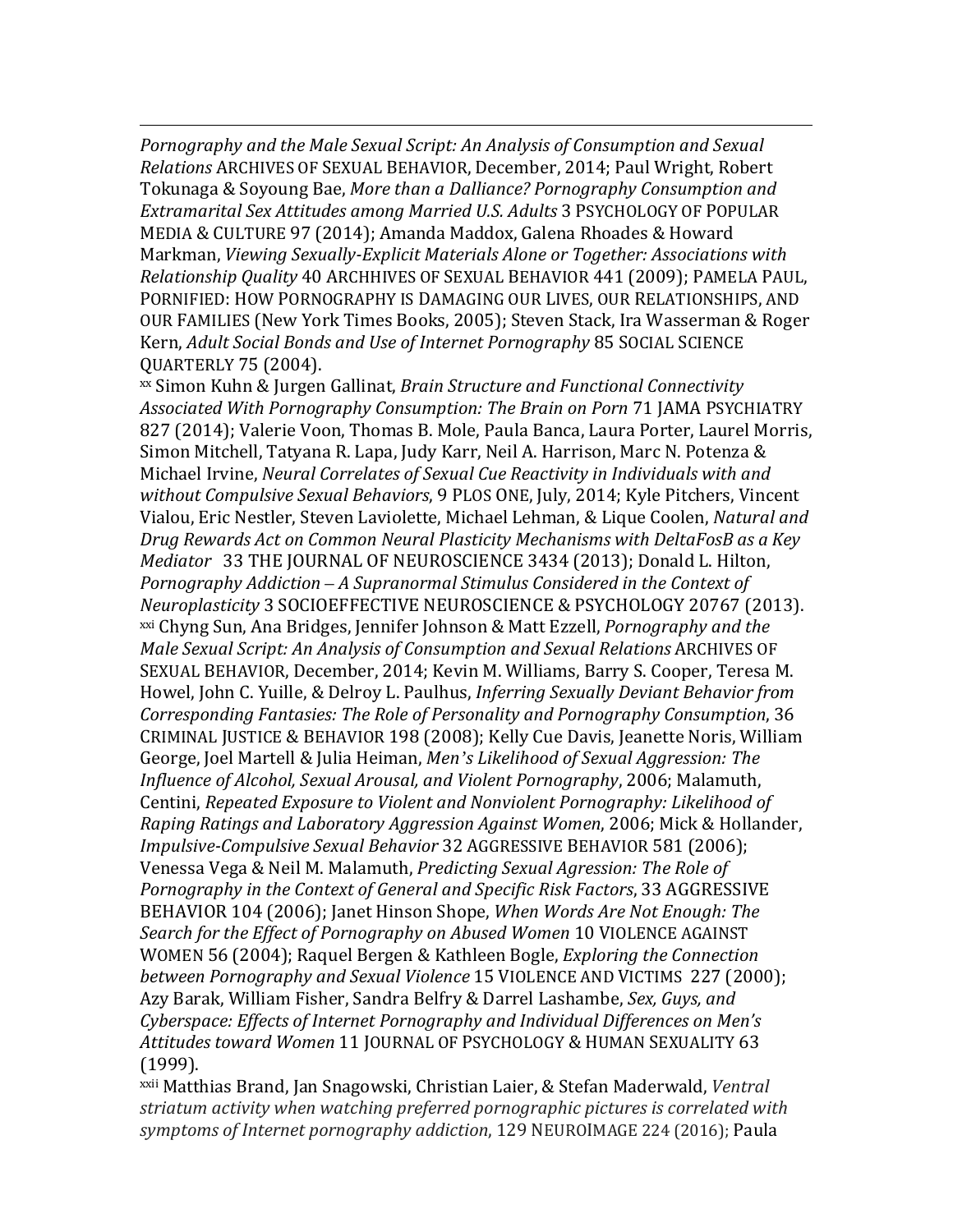i<br>I Banca, Laurel S. Morris, Simon Mitchell, Neil A. Harrison, Marc N. Potenza, Valerie Voon, *Novelty, conditioning and attentional bias to sexual rewards*, 72 JOURNAL OF PSYCHIATRIC RESEARCH 91 (2016); Shane W. Kraus, Valerie Voon, & Todd Love, Christian Laier, Matthias Brand, Linda Hatch, & Marc N. Potenza, *Should Compulsive Sexual Behavior be Considered an Addiction?* ADDICTION (2016); Mateusz K. Gola, Malgorzata Wordecha, Guillaume Sescousse, Bartosz Kossowski, and Artur Marchewka, *Increased sensitivity to erotic reward cues in subjects with compulsive sexual behaviors*, 4 JOURNAL OF BEHAVIORAL ADDICTIONS (2015); Chatzittofis A, Arver S, Öberg K, Hallberg J, Nordström P, Jokinen J., *HPA axis dysregulation in men with hypersexual disorder*, PSYCHONEUROENDOCRINOLOGY 61:53 (2015); Ji-Woo Seok and Jin-Hun Sohn, *Neural Substrates of Sexual Desire in Individuals with Problematic Hypersexual Behavior*, FRONTIERS IN BEHAVIORIAL SCIENCE (2015); Raju Hajela, *Neuroscience of Pornography Addiction: A Review and Update*, 5(3) BEHAVIORAL SCIENCES 388 (2015); Daisy J. Mechelmans,1 Michael Irvine,1 Paula Banca, Laura Porter, Simon Mitchell, Tom B. Mole, Tatyana R. Lapa, Neil A. Harrison, Marc N. Potenza, and Valerie Voon, *Enhanced Attentional Bias towards Sexually Explicit Cues in Individuals with and without Compulsive Sexual Behaviours*, PLOS ONE (2014); Todd Love, Christian Laier, Matthias Brand, Linda Hatch, and Raju Hajela, *Brain Structure and Functional Connectivity Associated With Pornography Consumption*, 71 JAMA PSYCHIATRY 7 (2014); Donald L. Hilton, *Pornography Addiction – A Supranormal Stimulus Considered in the Context of Neuroplasticity* 3 SOCIOEFFECTIVE NEUROSCIENCE & PSYCHOLOGY 20767 (2013); Valerie Voon, Thomas B. Mole, Paula Banca, Laura Porter, Laurel Morris, Simon Mitchell, Tatyana R. Lapa, Judy Karr, Neil A. Harrison, Marc N. Potenza & Michael Irvine, *Neural Correlates of Sexual Cue Reactivity in Individuals with and without Compulsive Sexual Behaviors*, 9 PLOS ONE, July, 2014; Kyle Pitchers, Vincent Vialou, Eric Nestler, Steven Laviolette, Michael Lehman, & Lique Coolen, *Natural and Drug Rewards Act on Common Neural Plasticity Mechanisms with FosB as a Key Mediator* 33 THE JOURNAL OF NEUROSCIENCE 3434 (2013); Donald L. Hilton & Clark Watts, *Pornography Addiction; A Neuroscience Perspective* 2 SURGICAL NEUROLOGY INTERNATIONAL 2:19 2011; NORMAN DOIGE, *Chapter 4: Acquiring Tastes and Loves: What Neuroplasticity Teaches About Sexual Attraction and Love, in* THE BRAIN THAT CHANGES ITSELF (December 18, 2007).

xxiii Id.

xxiv Melissa Farley, Emily Schuckman, Jacqueline Golding, Kristen Houser, Laura Jarett, Peter Qualliotine & Michelle Decker, Paper presented at Psychologists for Social Responsibility Annual Meeting: Comparing Sex Buyers with Men who Don't Buy Sex: "You can have a good time with the servitude" vs. "You're supporting a system of degradation" (July 15, 2011); Ana Bridges, Robert Wosnitzer, Erica Scharrer, Chyng Sun & Rachel Liberman, *Aggression and Sexual Behavior in Best-Selling Pornography Videos: Content Analysis Update*, 16 VIOLENCE AGAINST WOMEN 1065–1085 (2010).

xxv Michael Malcolm & George Naufal, *Are Pornography and Marriage Substitutes for Young Men?* INSTITUTE OF THE STUDY OF LABOR (November 2014).

xxvi PAMELA PAUL, PORNIFIED: HOW PORNOGRAPHY IS DAMAGING OUR LIVES, OUR RELATIONSHIPS, AND OUR FAMILIES (New York Times Books, 2005); Steven Stack, Ira